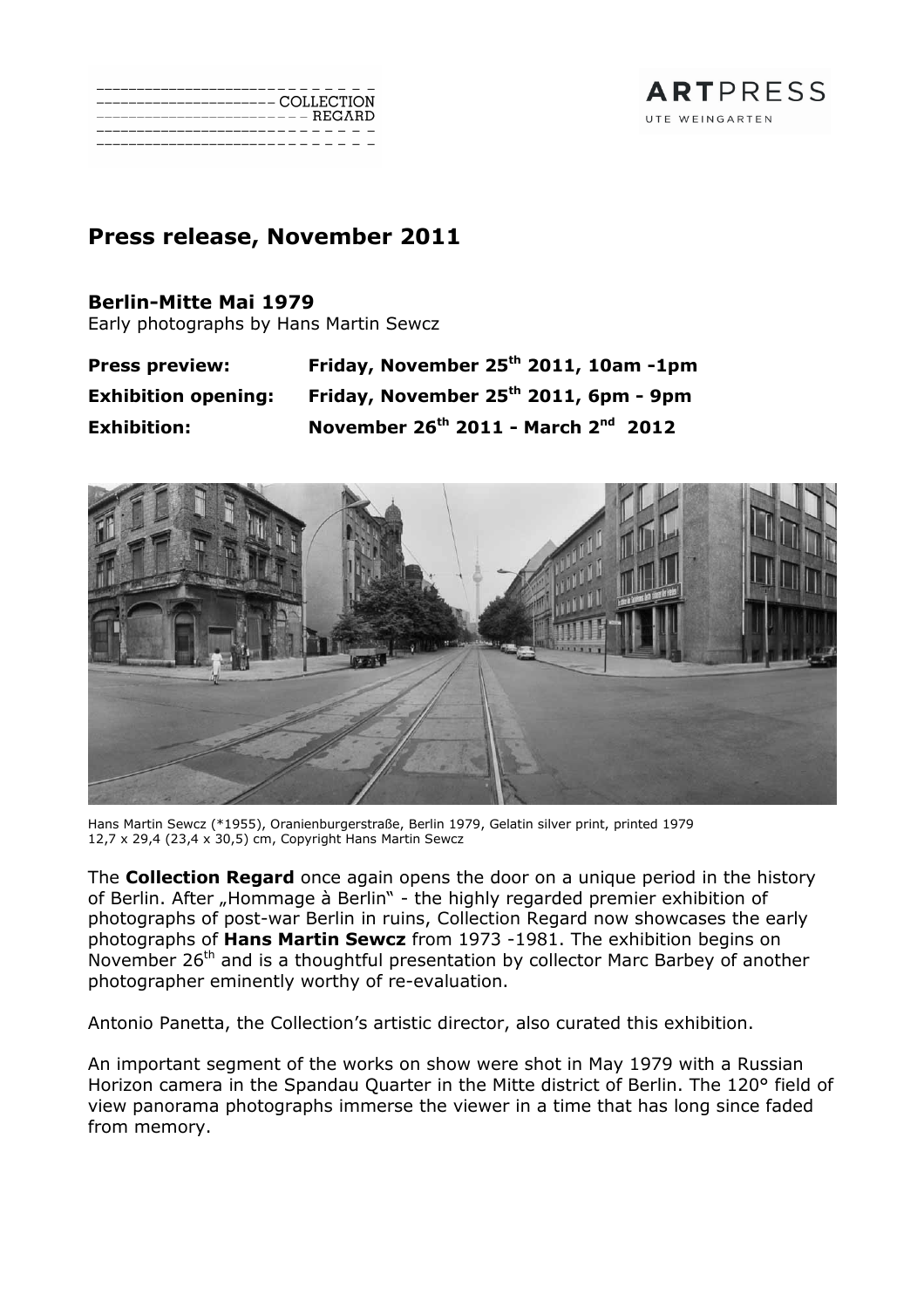## **The horizons of Hans Martin Sewcz:**

As a 20-year-old student in 1975, Sewcz moved into an apartment in Tucholskystrasse in the Berlin of the former communist East Germany. He kept the apartment during his studies at the Leipzig Academy of Visual Arts. Sewcz was fascinated by the Spandau Quarter's "unintentional authenticity"; the dilapidated prewar buildings, the large swathes of fallow ground, the massive firewalls and the dark brick buildings. His district was all the more intriguing precisely because it couldn't boast the imposing Soviet constructions lining the Karl Marx Allee or Alexanderplatz. The quarter had been earmarked for an overhaul, but the renovation only happened after German reunification and then, in a manner completely different to that which had been envisaged in the communist era.

For this reason, Sewcz's photographs are like fragments or artifacts. He himself says that his work at the time seesawed "between the poles of aversion and identification". He was also intrigued by the then prevalent atmosphere that "enabled creating photographs between the mystical and the abstract." Besides impressive panorama pictures, Hans Martin Sewcz's oeuvre includes portraits (such as the portrait of renowned German actor and activist Ulrich Mühe), early "Street Photography" and his "Architecture Portraits" of the Spandau Quarter with the former Scheunenviertel.

The **"Berlin-Mitte Mai 1979"** exhibition places Hans Martin Sewcz's early Berlin photographs alongside the work of photographer Will McBride and excerpts from the DEFA film "Berlin Auguststrasse" (1979) from director and film researcher Günther Jordan.

Hans Martin Sewcz was born in Halle an der Saale in 1955 in the then communist East Germany. He began consciously using photography as a means of expression at the age of 18 and earned his degree in photography from 1975-1981 in Leipzig. In 1988, just over a year before the fall of the Berlin Wall, Sewcz was granted his exit visa from the GDR after a 4 year long application process. He turned to conceptional art, produced installations and movies. Today, his work can be seen in the Deutsche Historische Museum, in the German parliament and in the Neue Berliner Kunstverein as well as in the photography collection of the Berlinische Galerie.

Sewcz's focus was always on every day life. His early oeuvre comprises portraits, street photography and detailed views of stone covered surfaces. His pictures are communicative, subtle and resonate with the poetry of the unintentional. During the 1980s, he tightened his focus and shot more directly, evincing a similarity to the work of Henri Cartier-Bresson, Helen Levitt, Helga Paris, and Gabriele and Helmut Nothelfer.

His "Self-portrait with Agnes B. in front of Gorbachev Limousines" is part of a series that came about during the young CPSU leader Gorbachev's visit to East Berlin in 1987. Sewcz enlarged parts of the contact so that even the perforation remains visible. Working with sequences he effects an almost cinematographic look which is ultimately broken up by its own fragmentation.

Sewcz reflection on the city of Berlin - in periods of stasis as well as rapid change - is the leitmotif that underscores his entire photographic journey. His early work attains an even deeper significance in light of all that Berlin is today.